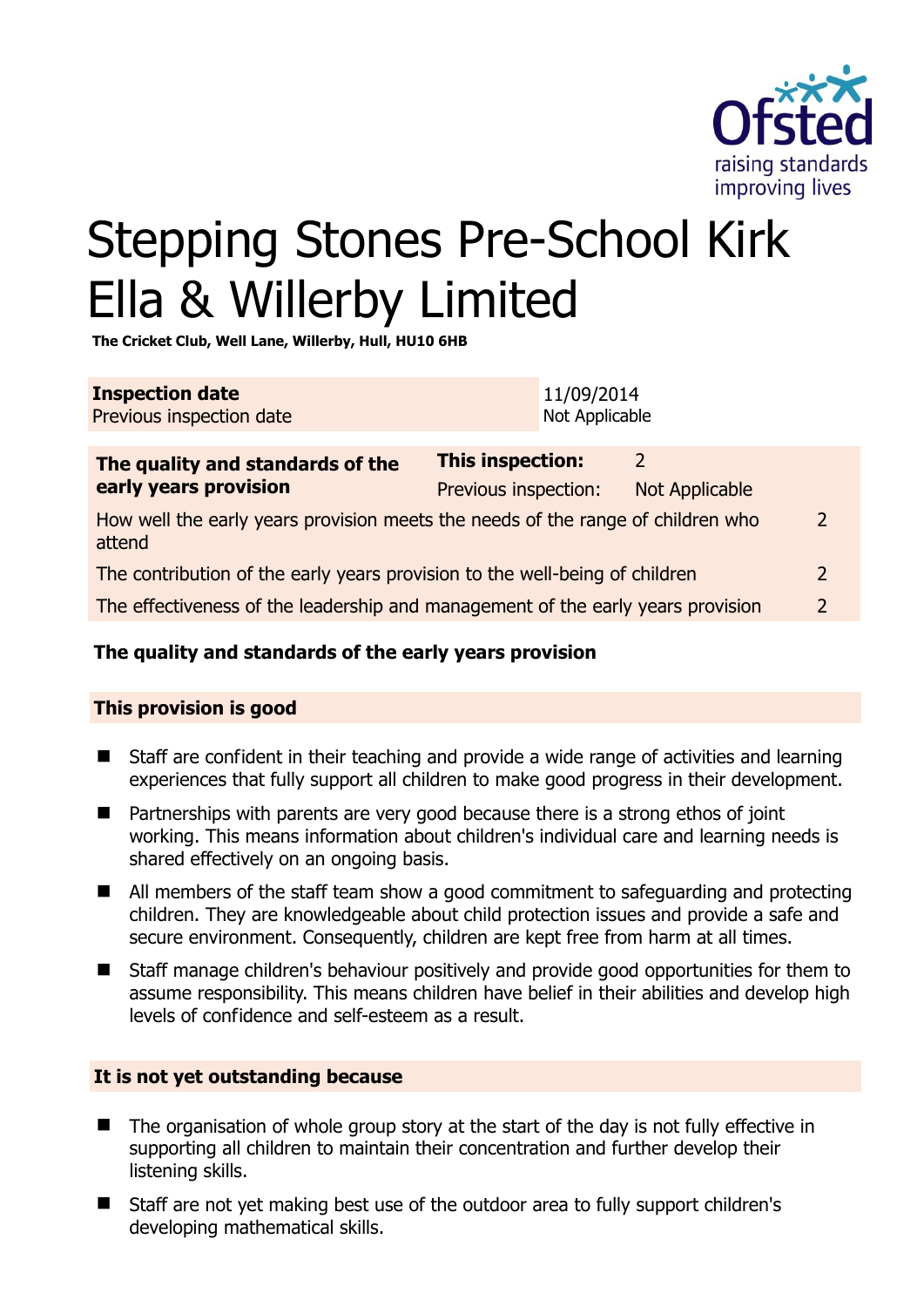# **Information about this inspection**

Inspections of registered early years provision are:

- $\bullet$  scheduled at least once in every inspection cycle the current cycle ends on 31 July 2016
- scheduled more frequently where Ofsted identifies a need to do so, for example where provision was previously judged inadequate
- **•** brought forward in the inspection cycle where Ofsted has received information that suggests the provision may not be meeting the legal requirements of the Early Years Foundation Stage or where assessment of the provision identifies a need for early inspection
- **Prioritised where we have received information that the provision is not meeting the** requirements of the Early Years Foundation Stage and which suggests children may not be safe
- scheduled at the completion of an investigation into failure to comply with the requirements of the Early Years Foundation Stage.

The provision is also registered on the voluntary and compulsory parts of the Childcare Register. This report includes a judgment about compliance with the requirements of that register.

#### **Inspection activities**

- $\blacksquare$ The inspector had a tour of the premises and observed children in the playrooms and the outdoor area.
- The inspector met with the owner and the manager, and spoke with staff and children at appropriate times during the inspection.
- $\blacksquare$ The inspector checked evidence of suitability and qualifications of staff working with children and discussed the provider's improvement plan.
- The inspector looked at a selection of children's records, planning documents and policies.
- $\blacksquare$  The inspector took account of the views of parents spoken to on the day.

#### **Inspector**

Diane Turner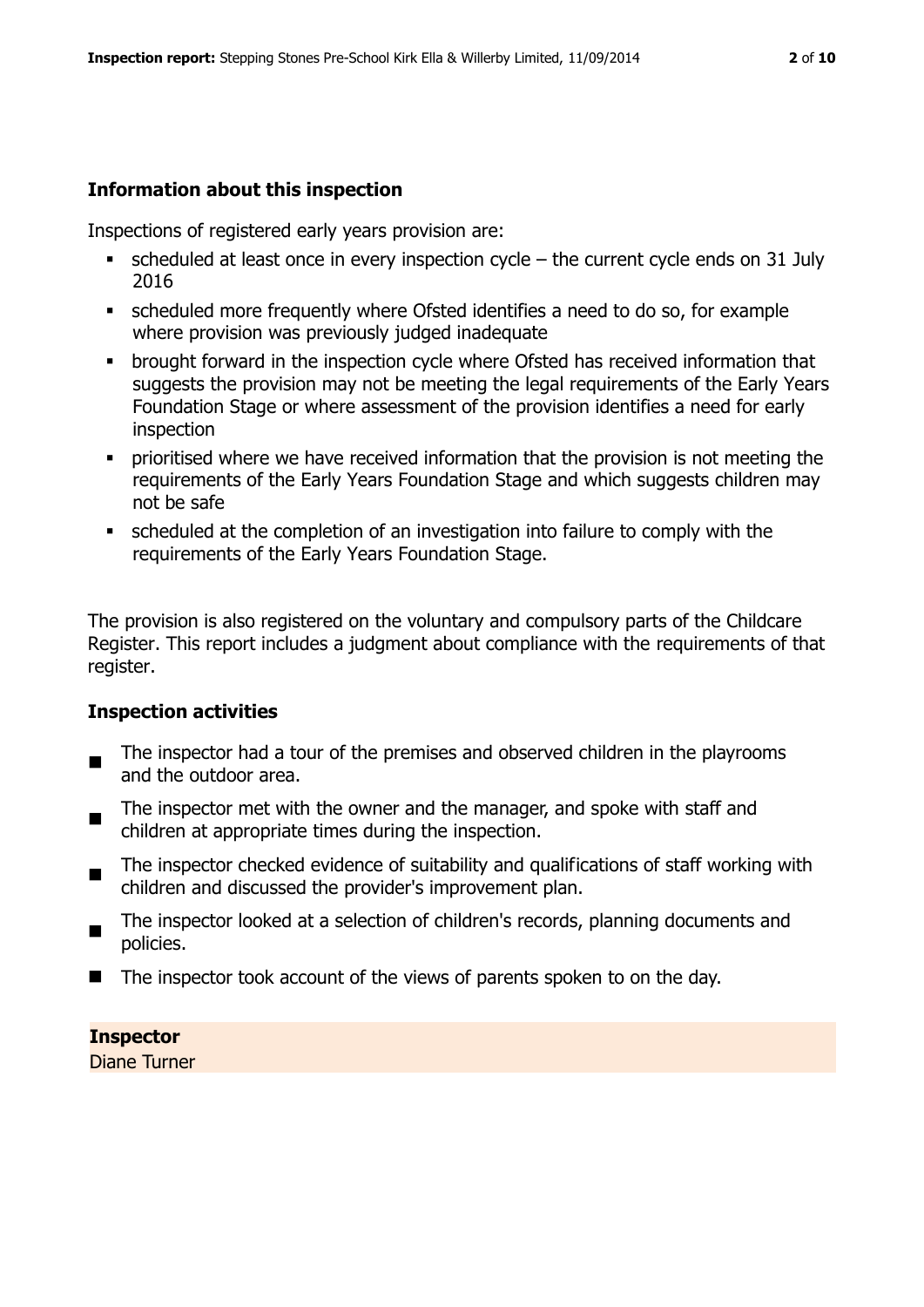# **Full report**

### **Information about the setting**

Stepping Stones Pre-School Kirk Ella & Willerby Limited was registered in 2002 and reregistered in 2014 due to a change in company status. It is on the Early Years Register and the compulsory and voluntary parts of the Childcare Register and is privately owned. It operates from three rooms in the cricket club, situated in the village of Willerby, in the East Riding of Yorkshire. The setting employs six members of childcare staff. Of these, four hold appropriate early years qualifications at level 3 and one holds level 6. The owner has Qualified Teacher Status. The setting is open Monday to Friday during term time only from 9am until 4pm, according to demand. There are currently 23 on roll in the early years age group, who attend for a variety of sessions. The setting receives support from the local authority and provides funded early education for two-, three- and four-yearolds. It supports children with special educational needs and/or disabilities.

#### **What the setting needs to do to improve further**

#### **To further improve the quality of the early years provision the provider should:**

- maximise the opportunities for children to sustain their concentration and further develop their listening skills during whole group story time at the start of the day, for example, by waiting until all children are present before starting the activity
- enrich the opportunities in the outdoor area for children to further develop their skills in mathematics, for example, by displaying number lines they can use for counting and signs to encourage recognition of shapes.

#### **Inspection judgements**

# **How well the early years provision meets the needs of the range of children who attend**

The quality of teaching in the setting is good. All children make good progress because they are supported by enthusiastic staff who have a good understanding of how children of different ages and abilities learn and develop. For example, staff skilfully support children's development in communication and language by engaging them in conversation and introducing younger children to new and more complex words, such as 'maracas' and 'two-tone block', as they explore musical instruments. Staff make good use of open-ended questions, which effectively support children to become critical thinkers. For example, staff ask children what they have enjoyed at the end of the session and give them time to formulate their responses. As a result, children become confident in using descriptive language. Good support is provided for children with special educational needs and/or disabilities, through strong partnership working with parents and outside agencies, adapting activities and the provision of one-to-one support. Consequently, all children are acquiring the skills, attitudes and dispositions they need to be ready for school or the next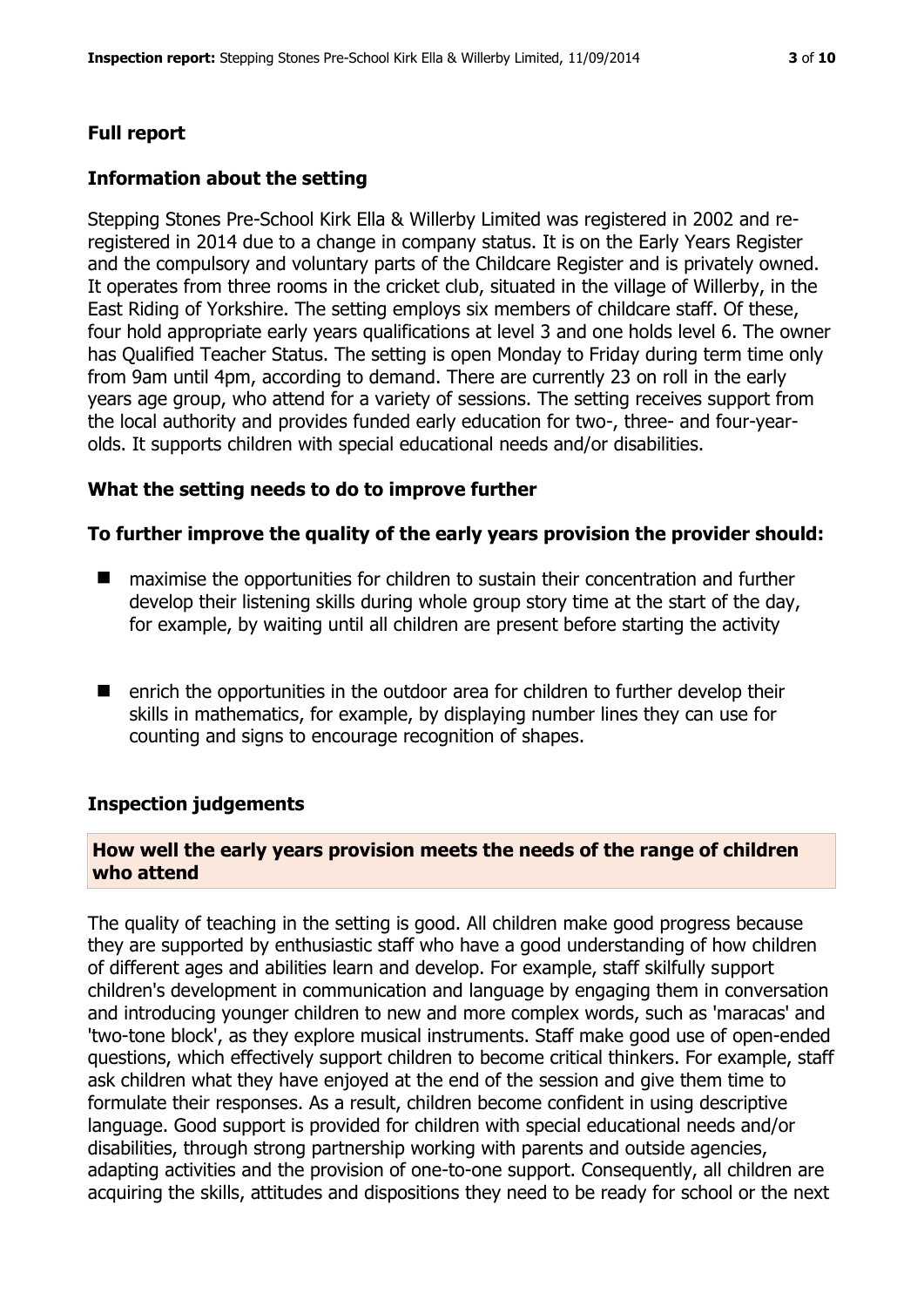stage in their learning when the time comes.

Overall, staff provide a stimulating environment for children to play and learn. Children have access to a good range of resources and these are presented at their height, which means they can access them with ease, in order to shape their own learning. There is good use of labelling indoors and all children are encouraged to self-register using their name card on arrival, with help from their parents if needed. This means children learn to use words for meaning and in context from a young age. Books are available, both indoors and outside, for children to access to support their literacy skills. Staff read to children each day as a group. However, this activity is often provided at the start of the session when children are still arriving. Consequently, some children do not always have the opportunity to follow the whole story, and some find it difficult to maintain their concentration as other children join the group. Staff successfully encourage children to use mathematical concepts for a purpose, such as counting how many are present each day, and teaching them the names of shapes. However, opportunities for children to use these developing skills are not fully extended to the outdoor area, to further enhance their learning.

Children enjoy a good balance of child-initiated and adult-led activities. Staff give children time to explore, which means they become independent learners and develop skills in solving problems for themselves. For example, a group of older children work out how to set up a series of buckets to catch the balls they are sending down a length of guttering. As they lead activities, staff make good use of props to support children's learning. For example, when staff want children to draw a picture of their face, to promote their selfawareness, they provide a mirror so children can look at their reflection first. This enables younger children in particular to relate what they see to the marks they make. Staff compile a progress file for each child, which contains observations, assessments, annotated photographs, a termly development summary and the progress check for children aged between two and three years. Children's files are available for parents to view at all times. Consequently, they are well informed of their child's development in the setting. Parents have good opportunities to be involved in their children's learning. For example, they are able to borrow books from the setting to share at home and are asked to help their child find items at home relating to the sound of the week. This shared approach to children's learning contributes significantly to the good progress they make.

#### **The contribution of the early years provision to the well-being of children**

Staff support children's moves into the setting in a caring and considerate manner. For example, settling-in visits are offered and parents are asked to record what they know their children can do and what their interests are. This helps staff to assess children's starting points in order to tailor activities to their learning needs. It also means staff can set up activities they know children will be more likely to engage in to help them settle if they are a little unsure in the early days. Children are allocated a key person from the staff team, who supports them throughout their time in the setting. Wherever possible, this is the member of staff the child is seen to bond with the best. As a result, children are confident and happy in the setting and form secure attachments with staff, which means their emotional well-being is promoted very successfully.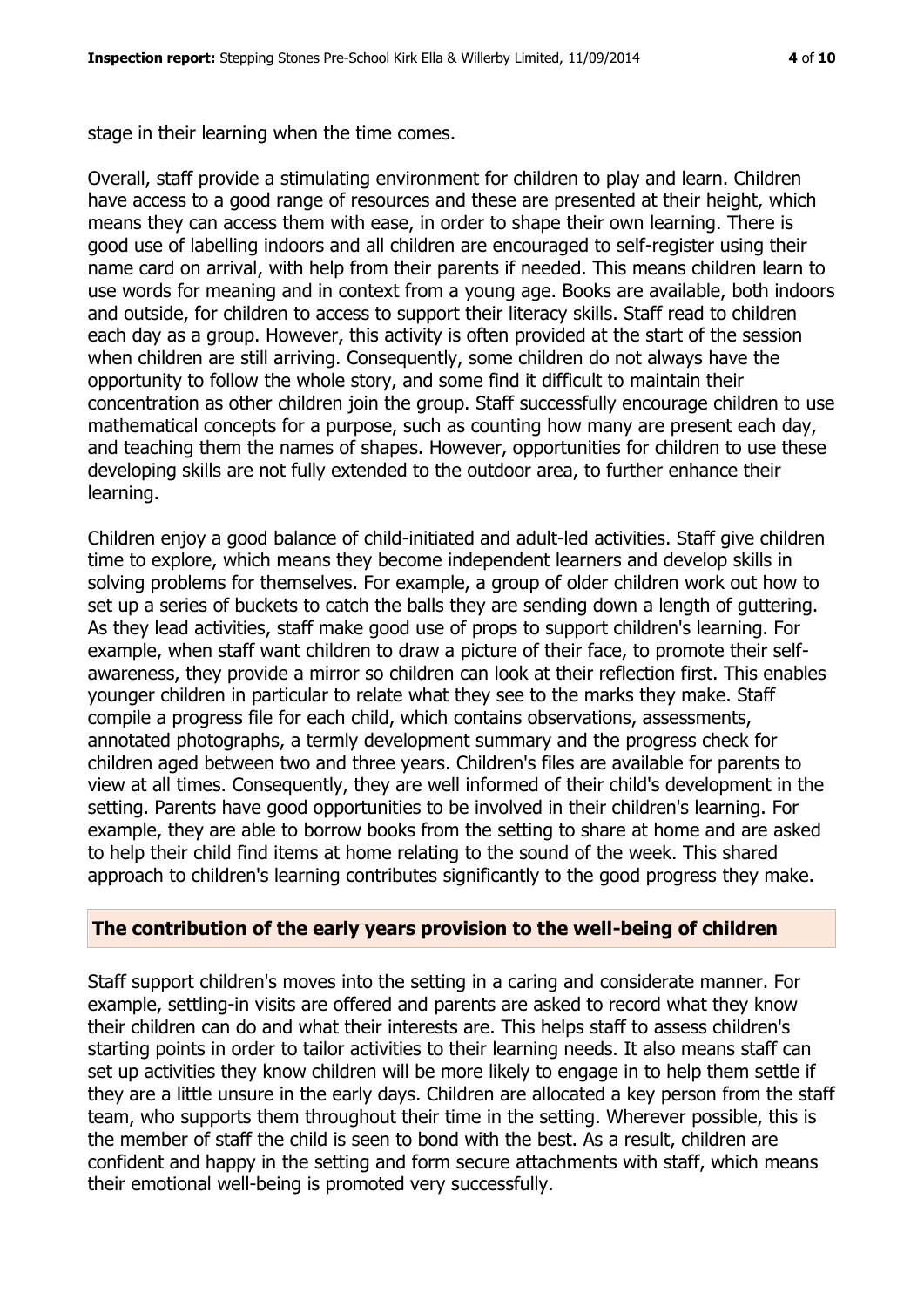Children's behaviour is managed in a positive way. For example, staff sensitively remind children to share toys and to be kind to each other. As a result, children develop friendships and learn to take turns with favourite toys and to work together to solve problems. This means children develop good social skills in preparation for starting school. Staff also empower children to take on responsibility, which raises their confidence and self-esteem. For example, a child is nominated as 'helper of the day' at the beginning of each session and takes responsibility for helping to count the number of children present. Children are praised by staff for their efforts and achievements, and this makes children feel good about themselves. Staff very successfully teach children about managing their own safety. For example, they are taught to stay seated in the book area at the end of the session until a member of staff tells them their parent or carer has arrived to collect them. This means children are safely accounted for at this busy time.

Staff give good attention to ensuring children stay healthy. For example, children have free access to the outdoor area during the sessions, which means they benefit from lots of fresh air. Staff encourage children to keep fit and to develop good coordination and control of their bodies by providing a variety of equipment that supports this. For example, children learn to balance as they walk along a beam and to pedal and manoeuvre wheeled toys. They develop their small muscles as they pick up balls and send these down lengths of guttering. Staff make sure children wash their hands before they eat. This teaches them to adopt good hygiene practice, in order to promote their health and hygiene. Children are encouraged to pour their own drinks at snack time, which promotes their self-care and independence skills. Children are well nourished because staff provide them with a range of healthy items for their snack, such as fresh fruit. They encourage children to try more unusual items, such as avocado, which introduces them to different textures and tastes.

#### **The effectiveness of the leadership and management of the early years provision**

The owner, manager and staff have a good knowledge and understanding of their responsibilities in meeting the safeguarding and welfare requirements of the Early Years Foundation Stage. Effective recruitment and vetting arrangements help to ensure all adults are suitable to work with children. Any visitors to the setting are asked for identification, and to sign in and out of the visitors' book. This ensures a full and accurate record of everyone in contact with children is in place. Staff work cohesively together to ensure children are supervised well at all times. Several members of the team are trained in first aid and the manager ensures there is always at least one member of staff with a current qualification at each session. All staff know who the first aiders are and where the first-aid box is kept, should this be needed. This means any accidents and injuries can be dealt with promptly. Risk assessments are carried out and supplemented by daily safety checks. This ensures effective measures are in place to minimise any risks to children's safety. Staff have a good understanding of their roles and responsibilities in protecting children from abuse. For example, they know to whom they should report any concerns about a child's welfare or the practice of a colleague. The manager is the designated officer for safeguarding and has attended relevant training. This enables her to provide support and guidance to other staff and implement procedures correctly.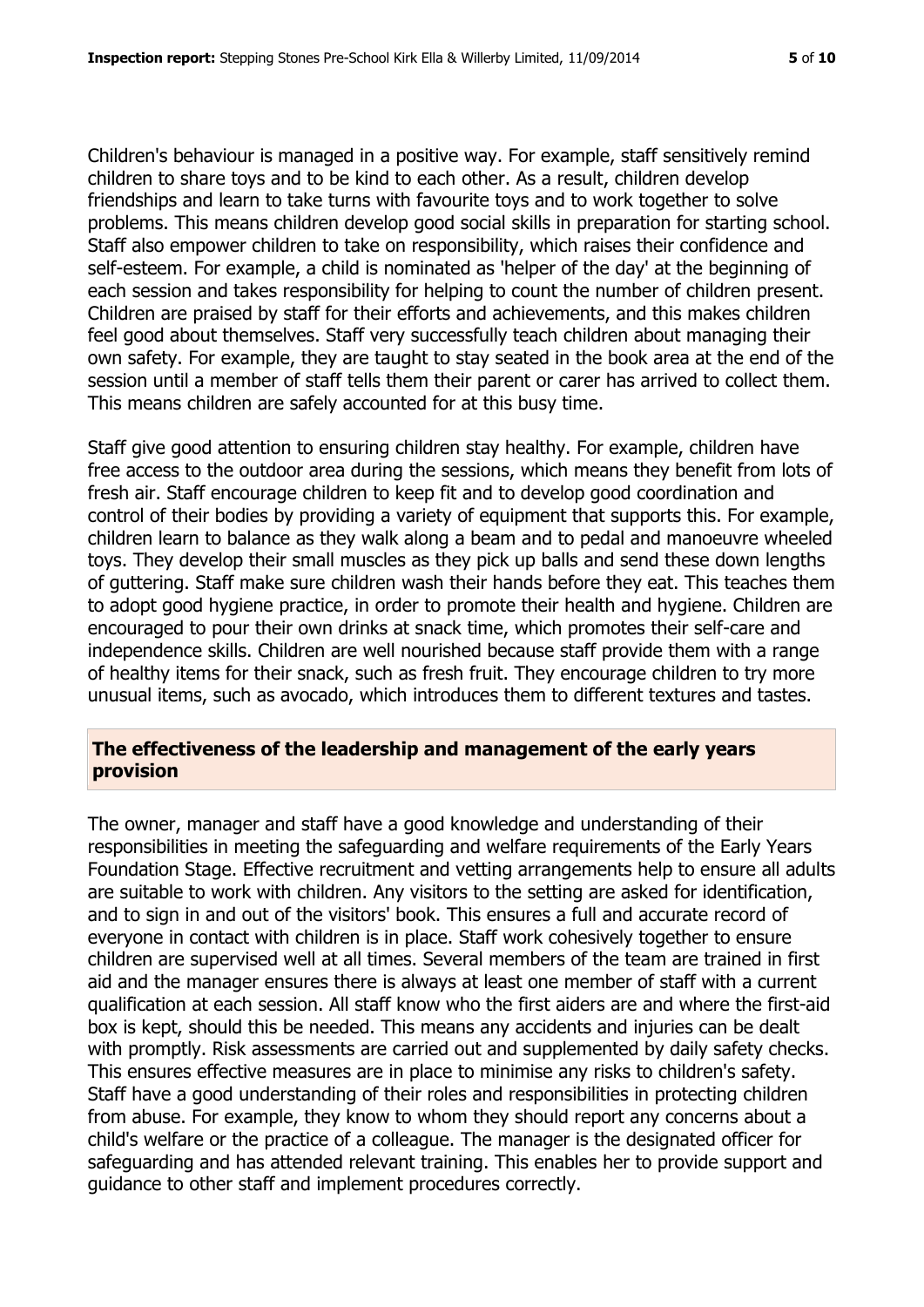The majority of the staff team are well qualified and there are good arrangements for monitoring their ongoing performance and supporting their continuous professional development. For example, the owner makes regular observations of staff's practice and the quality of teaching, and makes suggestions for improvement where necessary. She also carries out supervision sessions with all members of the team, which includes identifying any further training needs. Each child's developmental progress is monitored successfully. For example, key persons keep records of children's progress, which includes a tracker detailing their starting points and ongoing development in all areas. They also compile a summary of children's progress at the end of each term. This information is used effectively by the owner and manager to analyse the effectiveness of the educational programmes and identify where there may be gaps in children's learning. Activities are then planned to close these. Consequently, each child is supported well in reaching their full potential.

The owner and manager strive to continually improve the service and the outcomes for children's care and learning. For example, when children due to start school recently showed an interest in numerals and letter sounds, arrangements were made to provide a weekly 'getting ready for school' session, which included activities focused on supporting children to developing their skills in these areas further. A self-evaluation document has been completed and takes into account the views of staff, parents and children. This gives a clear account of the setting's strengths and areas for improvement, and has enabled the owner and manager to devise a targeted development plan, to show how the service will be enhanced further. Partnerships with parents are very good. Information they receive keeps them very well informed about the service. This includes a welcome pack and regular newsletters. Parents are invited to attend open days and activities, such as a concert at Christmas, which involves them fully in the life of the setting. Parents praise staff for their friendliness and approachable nature and the support they give their family as a whole. They also state they are pleased with how their children have settled into the routine of the setting. The setting has strong links with the local schools, which successfully aids children's transition to the next stage in their learning. For example, teachers are welcomed into the setting to meet children in a familiar environment before they move into their care, and they are provided with a transition report to aid continuity of learning.

#### **The Childcare Register**

| The requirements for the compulsory part of the Childcare Register are | Met |
|------------------------------------------------------------------------|-----|
| The requirements for the voluntary part of the Childcare Register are  | Met |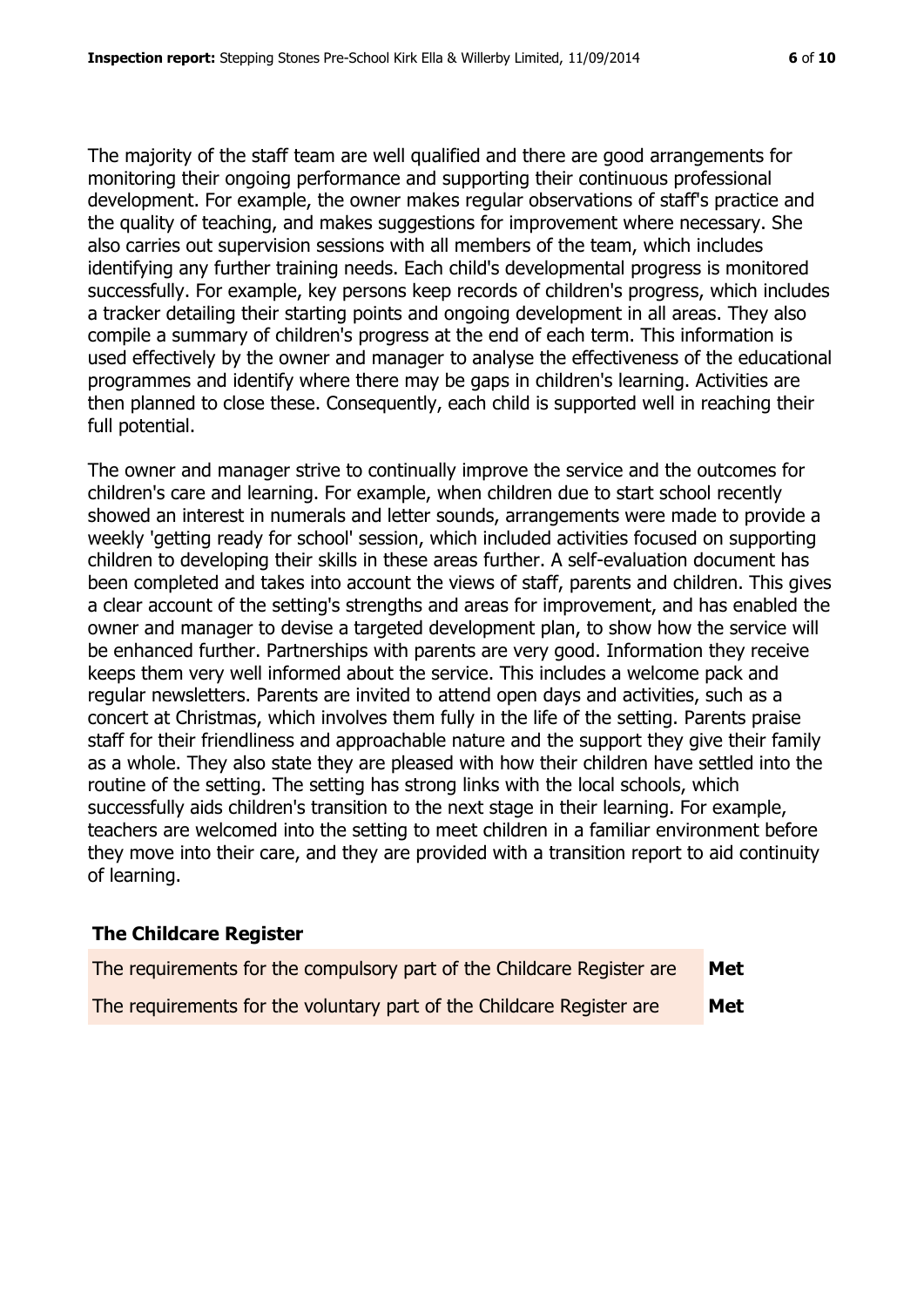# **What inspection judgements mean**

# **Registered early years provision**

| <b>Grade</b> | <b>Judgement</b>               | <b>Description</b>                                                                                                                                                                                                                                                                                                                                                                                |
|--------------|--------------------------------|---------------------------------------------------------------------------------------------------------------------------------------------------------------------------------------------------------------------------------------------------------------------------------------------------------------------------------------------------------------------------------------------------|
| Grade 1      | Outstanding                    | Outstanding provision is highly effective in meeting the needs<br>of all children exceptionally well. This ensures that children are<br>very well prepared for the next stage of their learning.                                                                                                                                                                                                  |
| Grade 2      | Good                           | Good provision is effective in delivering provision that meets<br>the needs of all children well. This ensures children are ready<br>for the next stage of their learning.                                                                                                                                                                                                                        |
| Grade 3      | <b>Requires</b><br>improvement | The provision is not giving children a good standard of early<br>years education and/or there are minor breaches of the<br>safeguarding and welfare requirements of the Early Years<br>Foundation Stage. We re-inspect nurseries and pre-schools<br>judged as requires improvement within 12 months of the date<br>of inspection.                                                                 |
| Grade 4      | Inadequate                     | Provision that is inadequate requires significant improvement<br>and/or enforcement action. The provision is failing to give<br>children an acceptable standard of early years education and/or<br>is not meeting the safeguarding and welfare requirements of<br>the Early Years Foundation Stage. It will be monitored and<br>inspected again within six months of the date of this inspection. |
| Met          |                                | There were no children present at the time of the inspection.<br>The inspection judgement is that the provider continues to<br>meet the requirements for registration.                                                                                                                                                                                                                            |
| Not met      |                                | There were no children present at the time of the inspection.<br>The inspection judgement is that the provider does not meet<br>the requirements for registration.                                                                                                                                                                                                                                |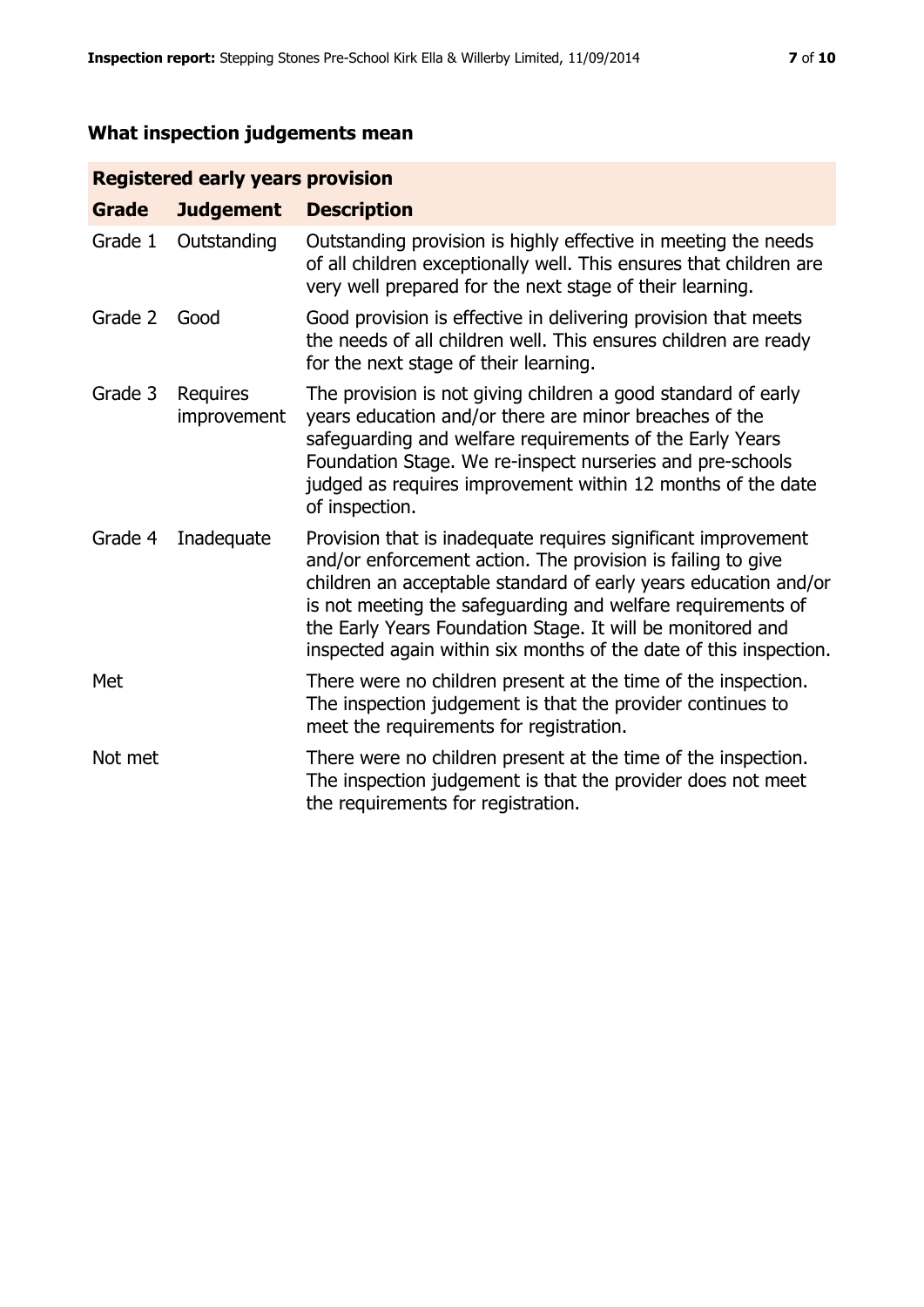#### **Inspection**

This inspection was carried out by Ofsted under sections 49 and 50 of the Childcare Act 2006 on the quality and standards of provision that is registered on the Early Years Register. The registered person must ensure that this provision complies with the statutory framework for children's learning, development and care, known as the Early Years Foundation Stage.

# **Setting details**

| Unique reference number       | EY476010                                                   |
|-------------------------------|------------------------------------------------------------|
| <b>Local authority</b>        | East Riding of Yorkshire                                   |
| <b>Inspection number</b>      | 961043                                                     |
| <b>Type of provision</b>      | Full-time provision                                        |
| <b>Registration category</b>  | Childcare - Non-Domestic                                   |
| Age range of children         | $0 - 17$                                                   |
| <b>Total number of places</b> | 28                                                         |
| Number of children on roll    | 23                                                         |
| <b>Name of provider</b>       | Stepping Stones Pre-School Kirk Ella & Willerby<br>Limited |
| Date of previous inspection   | not applicable                                             |
| <b>Telephone number</b>       | 01482658020                                                |

Any complaints about the inspection or the report should be made following the procedures set out in the quidance *'Complaints procedure: raising concerns and making complaints* about Ofsted', which is available from Ofsted's website: www.ofsted.gov.uk. If you would like Ofsted to send you a copy of the guidance, please telephone 0300 123 4234, or email enquiries@ofsted.gov.uk.

# **Type of provision**

For the purposes of this inspection the following definitions apply:

Full-time provision is that which operates for more than three hours. These are usually known as nurseries, nursery schools and pre-schools and must deliver the Early Years Foundation Stage. They are registered on the Early Years Register and pay the higher fee for registration.

Sessional provision operates for more than two hours but does not exceed three hours in any one day. These are usually known as pre-schools, kindergartens or nursery schools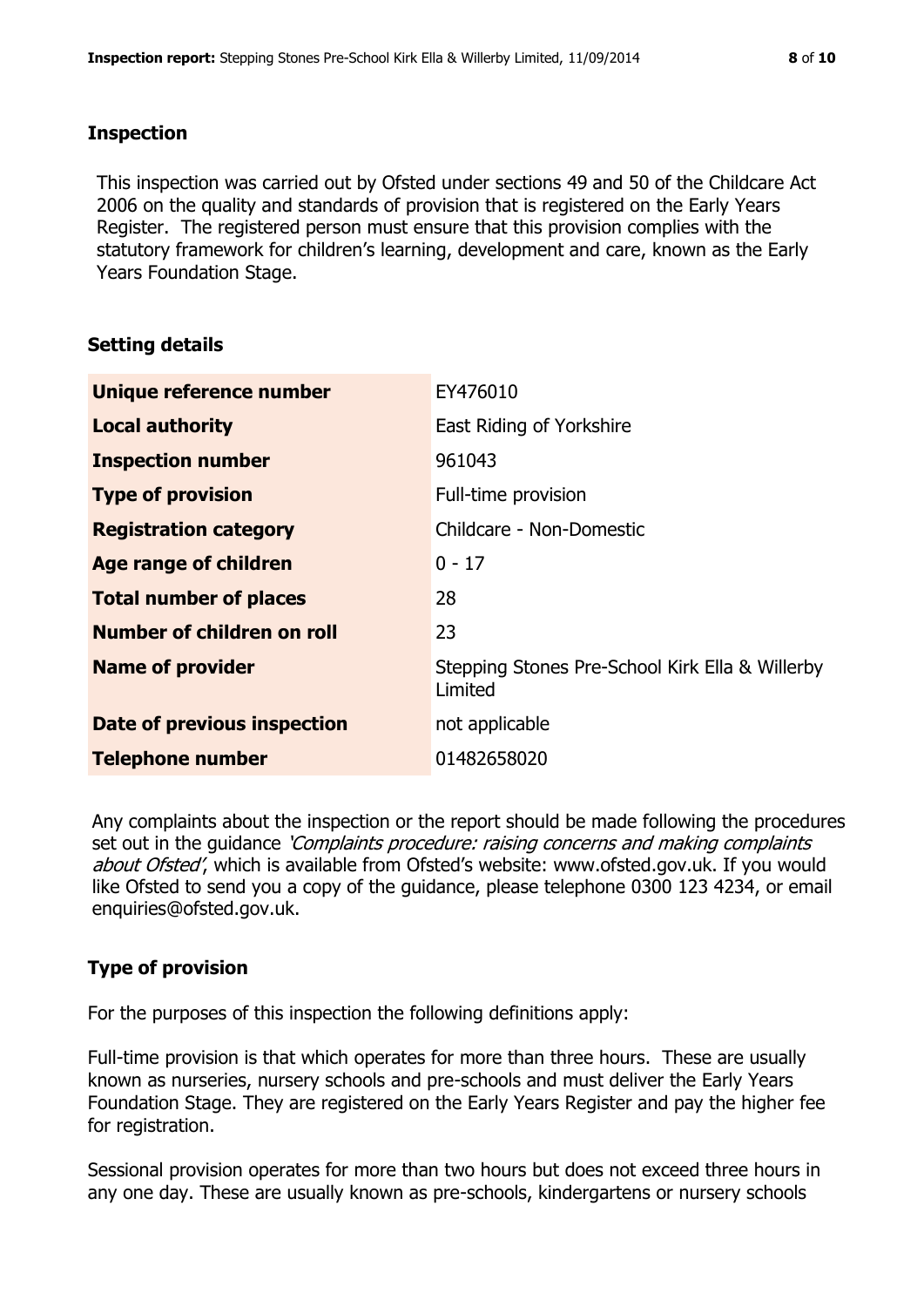and must deliver the Early Years Foundation Stage. They are registered on the Early Years Register and pay the lower fee for registration.

Childminders care for one or more children where individual children attend for a period of more than two hours in any one day. They operate from domestic premises, which are usually the childminder's own home. They are registered on the Early Years Register and must deliver the Early Years Foundation Stage.

Out of school provision may be sessional or full-time provision and is delivered before or after school and/or in the summer holidays. They are registered on the Early Years Register and must deliver the Early Years Foundation Stage. Where children receive their Early Years Foundation Stage in school these providers do not have to deliver the learning and development requirements in full but should complement the experiences children receive in school.